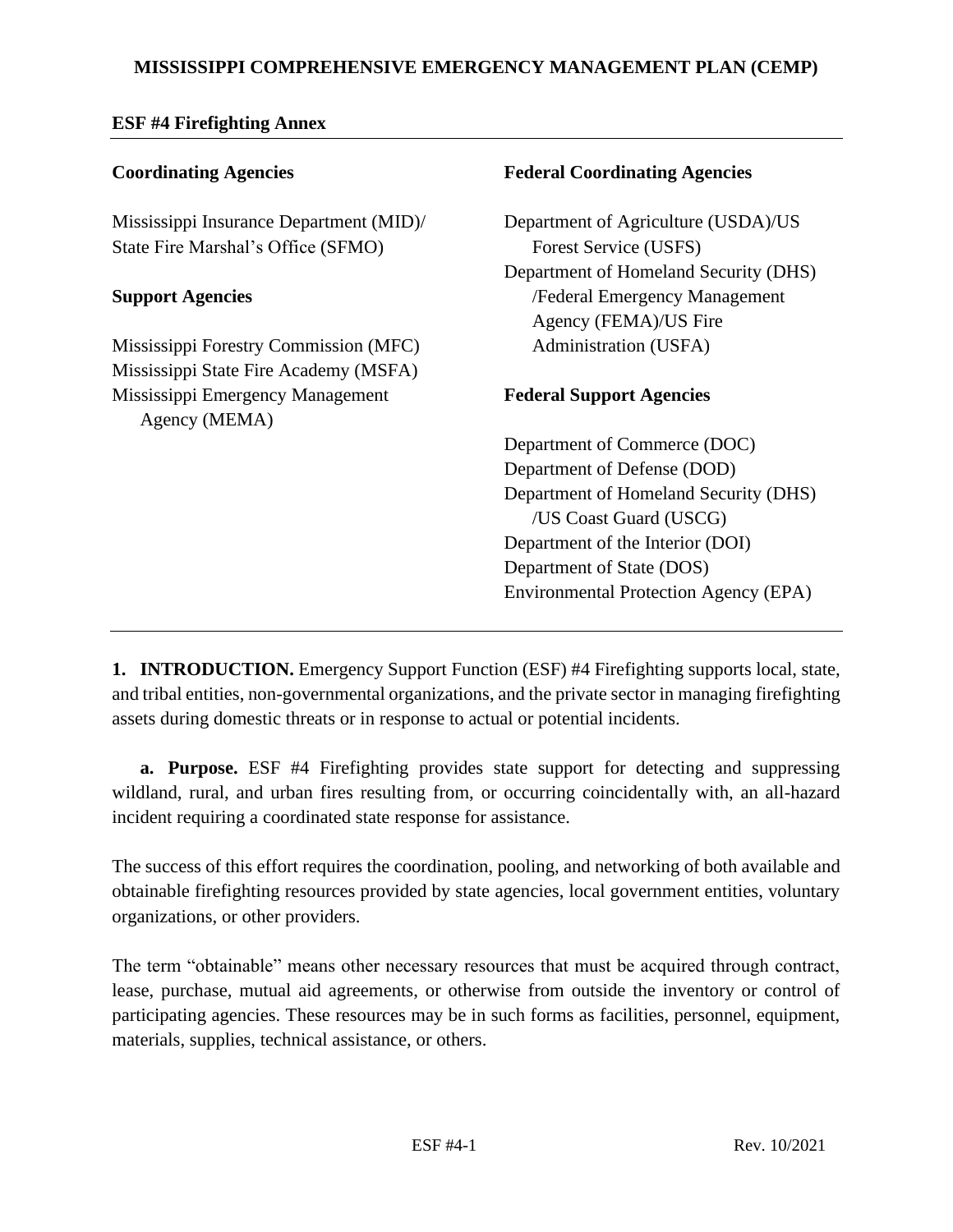**b. Scope.** This Annex is used to respond to incidents where a threatened or actual incident exceeds local response capabilities. It is also to be used when Mississippi's capabilities are exceeded and federal government response is requested. The core functions of ESF #4 include but are not limited to:

**(1)** Coordinating firefighting activities.

**(2)** Provide personnel, equipment, and supplies to support local, state, and tribal area agencies involved in wildland, rural, and urban firefighting operations.

If local government firefighting capabilities or resources become overwhelmed and unable to meet emergency or major disaster needs, ESF #4 will be activated to support those affected. This support will be provided in accordance with the Comprehensive Emergency Management Plan (CEMP) and the National Response Framework (NRF).

If federal ESF #4 is activated to assist local, state, tribal governments, the primary agency for overall coordination of federal resources is the Department of Agriculture (USDA)/US Forest Service (USFS) in cooperation with the Department of Homeland Security (DHS)/Federal Emergency Management Agency (FEMA)/US Fire Administration (USFA).

**2. RELATIONSHIP TO THE WHOLE COMMUNITY.** This section describes how ESF #4 relates to other elements of the whole community.

**a. Local, State, and Tribal Governments**. Firefighting is an inherently local responsibility. Local fire resources often receive assistance from other fire departments/agencies through established mechanisms identified in local mutual aid agreements. Further assistance can be obtained through an established intrastate mutual aid system. If additional assistance is required, other jurisdictions can request firefighting resources through processes established under mutual aid agreements, state-to-state or regional compacts, or other agreements. If the affected state's governor has declared an emergency, firefighting resources may be requested through the Emergency Management Assistance Compact (EMAC). If the President has declared an emergency or major disaster under the Stafford Act, firefighting resources may also be requested through ESF #4. Using existing authorities and agreements, ESF #4 can mobilize wildland and structural firefighting resources from across the country and several foreign countries through the national firefighting mobilization system. Considerations include but are not limited to:

**(1)** Except where specified in agreements or through a formal delegation of authority, assisting firefighting resources will report to and become part of the command structure of the requesting jurisdiction.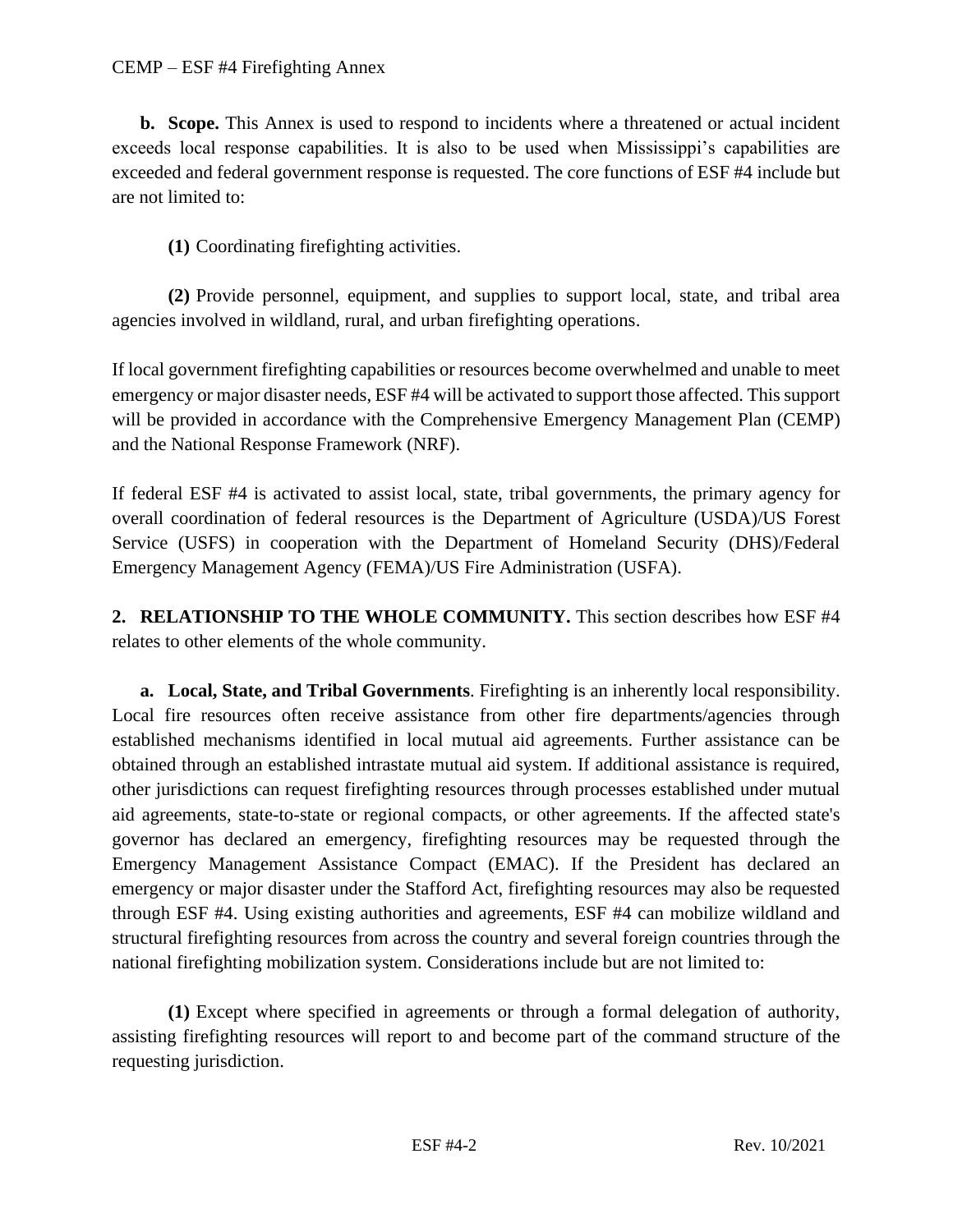**(2)** Coordination with and support of local, state, and tribal fire suppression organizations is accomplished through the state (or equivalent) Forester, Fire Marshal, Emergency Management Agency, or other appropriate state, tribal agency, or tribal fire suppression organization. Responsibility for situation assessment and determination of resource needs lies primarily with the local Incident Commander.

**(3)** Shortages of critical firefighting resources are adjudicated at the lowest jurisdictional level.

**(4)** Many firefighting agencies provide additional functions such as emergency medical services, technical rescue, and hazardous materials response. During a response, these resources may support multiple ESFs in support of different core capabilities.

**b. Private Sector/Non-governmental Organizations.** Private-sector resources for firefighting support are mobilized through standard contract procedures.

**3. CORE CAPABILITIES AND ACTIONS.** This section outlines the ESF roles aligned to core capabilities. The following table lists the Response core capability that ESF #4 most directly supports, along with the related ESF #4 action. Though not listed in the table, all ESFs, including ESF #4, support the Core Capabilities of Planning, Operational Coordination, and Public Information and Warning:

| <b>Core Capability</b>                    | ESF $#4$ – Firefighting                                                                                                                                                                                                                                                                                                                                                                                                                                                                                                                                                                                                                                                                                                                                                            |
|-------------------------------------------|------------------------------------------------------------------------------------------------------------------------------------------------------------------------------------------------------------------------------------------------------------------------------------------------------------------------------------------------------------------------------------------------------------------------------------------------------------------------------------------------------------------------------------------------------------------------------------------------------------------------------------------------------------------------------------------------------------------------------------------------------------------------------------|
| <b>Fire Management</b><br>and Suppression | Provides wildland and structural firefighting resources to local,<br>state, and tribal entities supporting fire fighting and emergency<br>operations.<br>Obtains an initial fire situation and damage assessment through<br>established intelligence procedures; determines the appropriate<br>management response to meet the request for assistance; and<br>obtains and distributes, through proper channels, incident<br>contact information to emergency responders mobilized through<br>$ESF$ #4.<br>Analyzes each request before committing people and other<br>resources.<br>Ensures employees will be provided with appropriate<br>vaccinations, credentials, and personal protective equipment to<br>operate in the all-hazard environment to which they are<br>assigned. |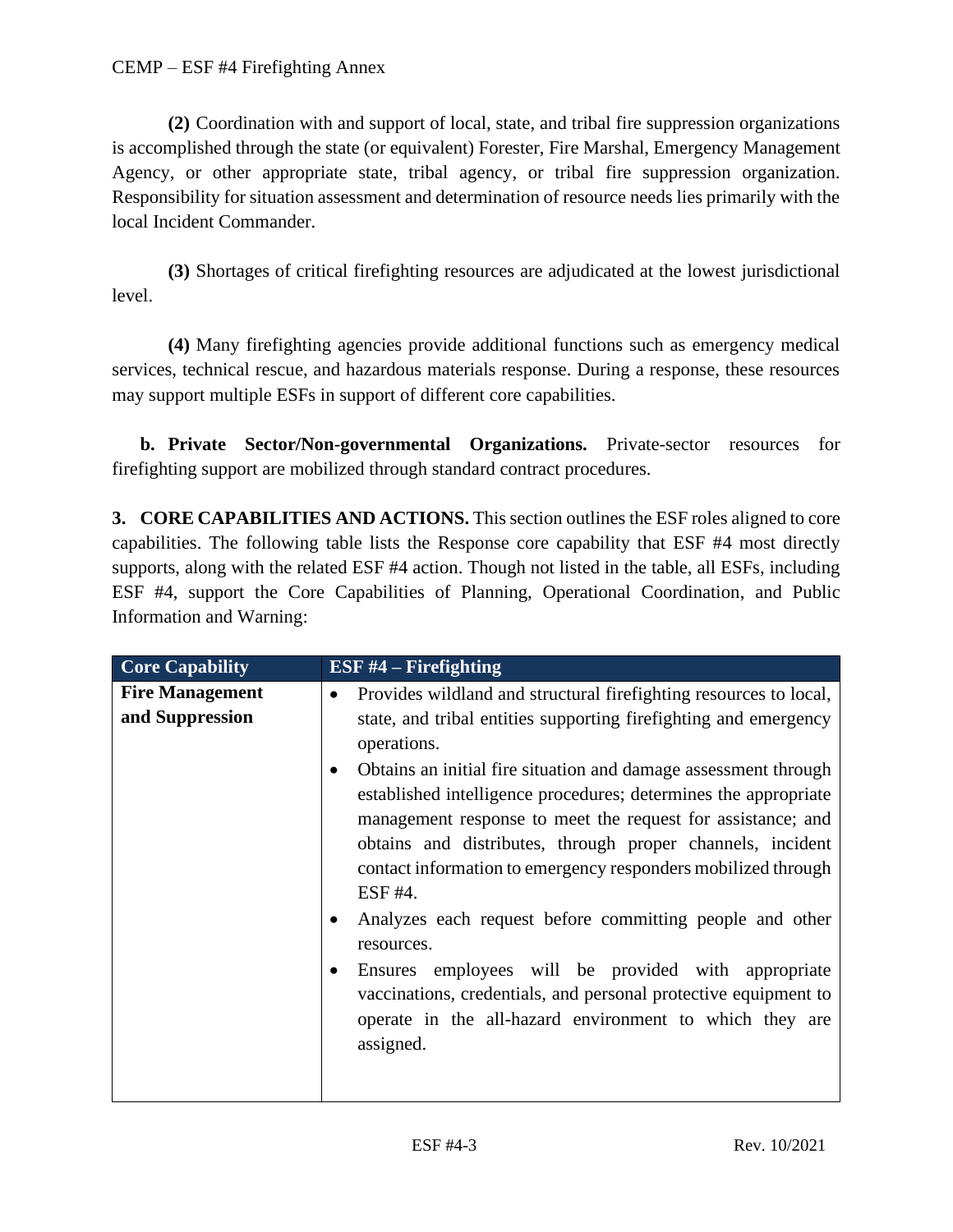| <b>Core Capability</b>                          | ESF $#4$ – Firefighting                                                                                                                                                                                                                                                                                                                                                                                                                                                                                                                                                                                                                                                                                                                                                                                                                                                                                                                                                                                                                                                                                                                                                                                                                 |
|-------------------------------------------------|-----------------------------------------------------------------------------------------------------------------------------------------------------------------------------------------------------------------------------------------------------------------------------------------------------------------------------------------------------------------------------------------------------------------------------------------------------------------------------------------------------------------------------------------------------------------------------------------------------------------------------------------------------------------------------------------------------------------------------------------------------------------------------------------------------------------------------------------------------------------------------------------------------------------------------------------------------------------------------------------------------------------------------------------------------------------------------------------------------------------------------------------------------------------------------------------------------------------------------------------|
| <b>Fire Management</b><br>and Suppression cont. | Ensures that all employees involved in all-hazard response will<br>$\bullet$<br>be supported and managed by an agency leader, agency liaison,<br>or interagency incident management team.<br>Ensures that an all-hazard incident-specific briefing and training<br>٠<br>are accomplished before task implementation. This preparation<br>will usually occur before mobilization, addressing incident<br>descriptions, mission requirements, and known hazards.<br>Essential protective equipment for the tasks that employees do<br>not routinely encounter or perform will be identified.<br>Provides command, control, and coordination of resources (to<br>include incident management teams, area command teams, and<br>multi-agency coordination group support personnel) to local,<br>state, and tribal entities in support of firefighting and emergency<br>operations.<br>Provides staff to support incident facilities, facility, property,<br>telecommunications, and transportation management.<br>As appropriate, provide direct liaison with local, state, and tribal<br>Emergency Operations Centers (EOCs) and fire chiefs in the<br>designated area.<br>Provides support to enhance the resilience of local, state, and |
| <b>Situational</b><br><b>Assessment</b>         | tribal firefighting agencies.<br>Obtains an initial fire situation and damage assessment through<br>$\bullet$<br>established intelligence procedures; determines the appropriate<br>management response to meet assistance requests.<br>Analyzes each request before committing people and other<br>resources; ensures employees will be provided with appropriate<br>vaccinations, credentials, and personal protective equipment to<br>operate in the all-hazard environment to which they are<br>assigned; and ensures that all employees involved in all-hazard<br>response will be supported and managed by an agency leader,<br>agency liaison, or interagency incident management team.<br>Ensures that an all-hazard incident-specific briefing and training<br>are accomplished before task implementation. This preparation<br>will usually occur before mobilization, addressing incident<br>descriptions, mission requirements, and known hazards. Critical<br>protective equipment and associated needs for tasks that<br>employees do not routinely encounter or perform will be<br>identified.                                                                                                                           |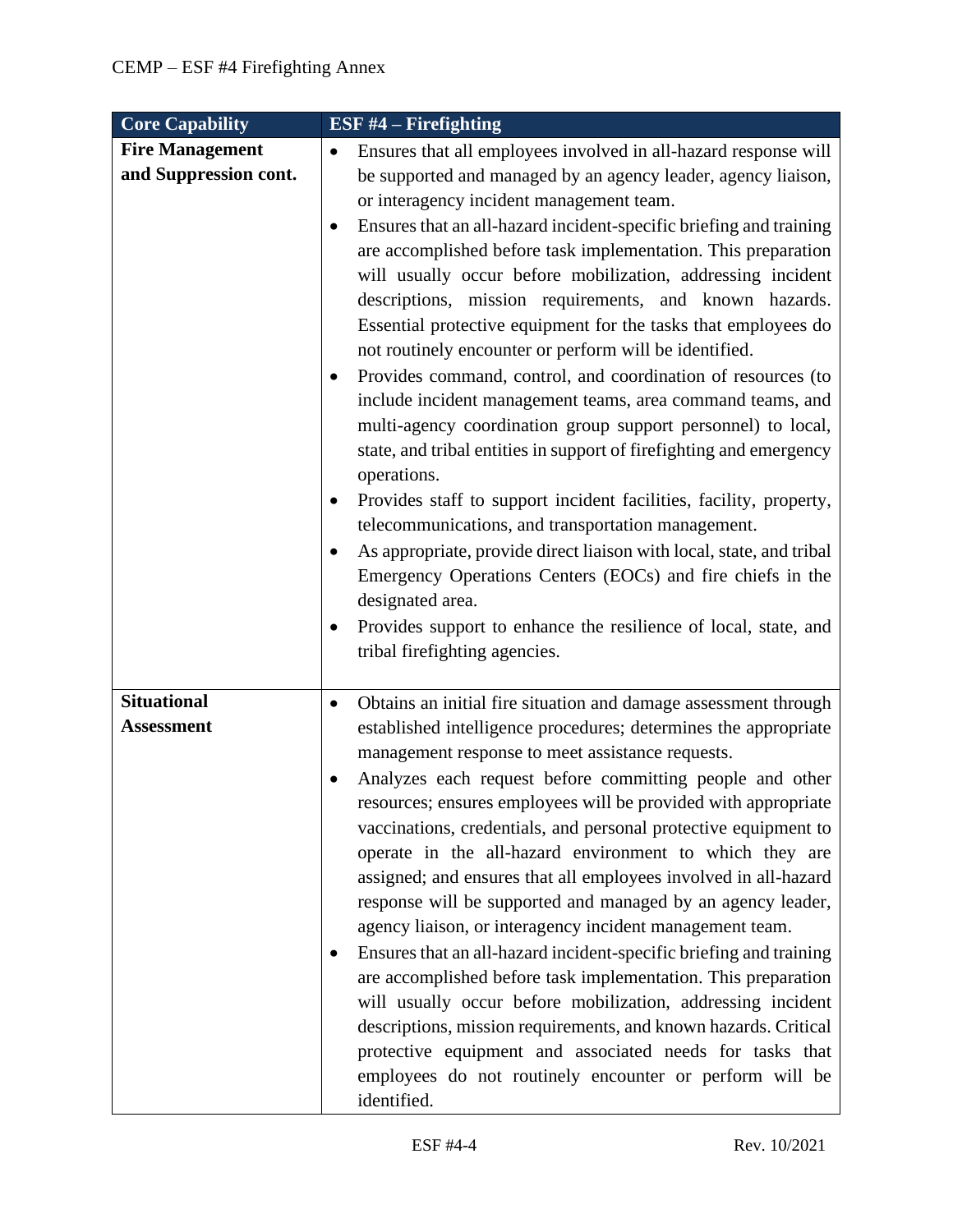| <b>Core Capability</b>                              | ESF $#4$ – Firefighting                                                                                                                                                                                                                                                                                                                                                                                                             |
|-----------------------------------------------------|-------------------------------------------------------------------------------------------------------------------------------------------------------------------------------------------------------------------------------------------------------------------------------------------------------------------------------------------------------------------------------------------------------------------------------------|
| <b>Infrastructure Systems</b><br><b>Operational</b> | Provides expertise and personnel to assist with an assessment of<br>emergency services sector critical infrastructure.<br>Provide radio communications systems to support firefighters,<br>$\bullet$                                                                                                                                                                                                                                |
| <b>Communications</b>                               | law enforcement officers, and incident response operations.<br>Provide engineers, technicians, and liaison staff to assist federal,<br>tribal, state, and local emergency communications managers.<br>Provide systems for use by damage reconnaissance teams and<br>other applications.<br>Provide appropriate communications personnel to accompany<br>radio systems for user training and operator maintenance<br>indoctrination. |
| <b>On-Scene Security and</b><br><b>Protection</b>   | Ensure trained public safety, law enforcement, investigations,<br>and security resources are provided.                                                                                                                                                                                                                                                                                                                              |
| <b>Mass Search and</b><br><b>Rescue</b>             | Provide equipment and supplies from state resources during<br>$\bullet$<br>incidents based on standby agreements and contingency plans.                                                                                                                                                                                                                                                                                             |

# **4. POLICIES.**

**a.** Through the State Emergency Operations Center (SEOC), Mississippi Emergency Management Agency (MEMA) will maintain overall direction, control, and coordination of the response and recovery efforts through coordination with all participating agencies to include federal agencies tasked by FEMA.

**b.** Mississippi Fire Marshal's Office (SFMO) or Mississippi Insurance Department (MID) will appoint an Emergency Coordinating Officer (ECO) to work in conjunction with MEMA, other state agencies, and federal agencies in an emergency firefighting capacity at the SEOC.

**c.** ESF #4 ECO will coordinate with all appropriate agencies/departments and organizations to ensure operational readiness in time of emergency.

**d.** All local resources will be expended or committed by the local government before assistance is requested from other local governments through the Statewide Mutual Aid Compact (SMAC).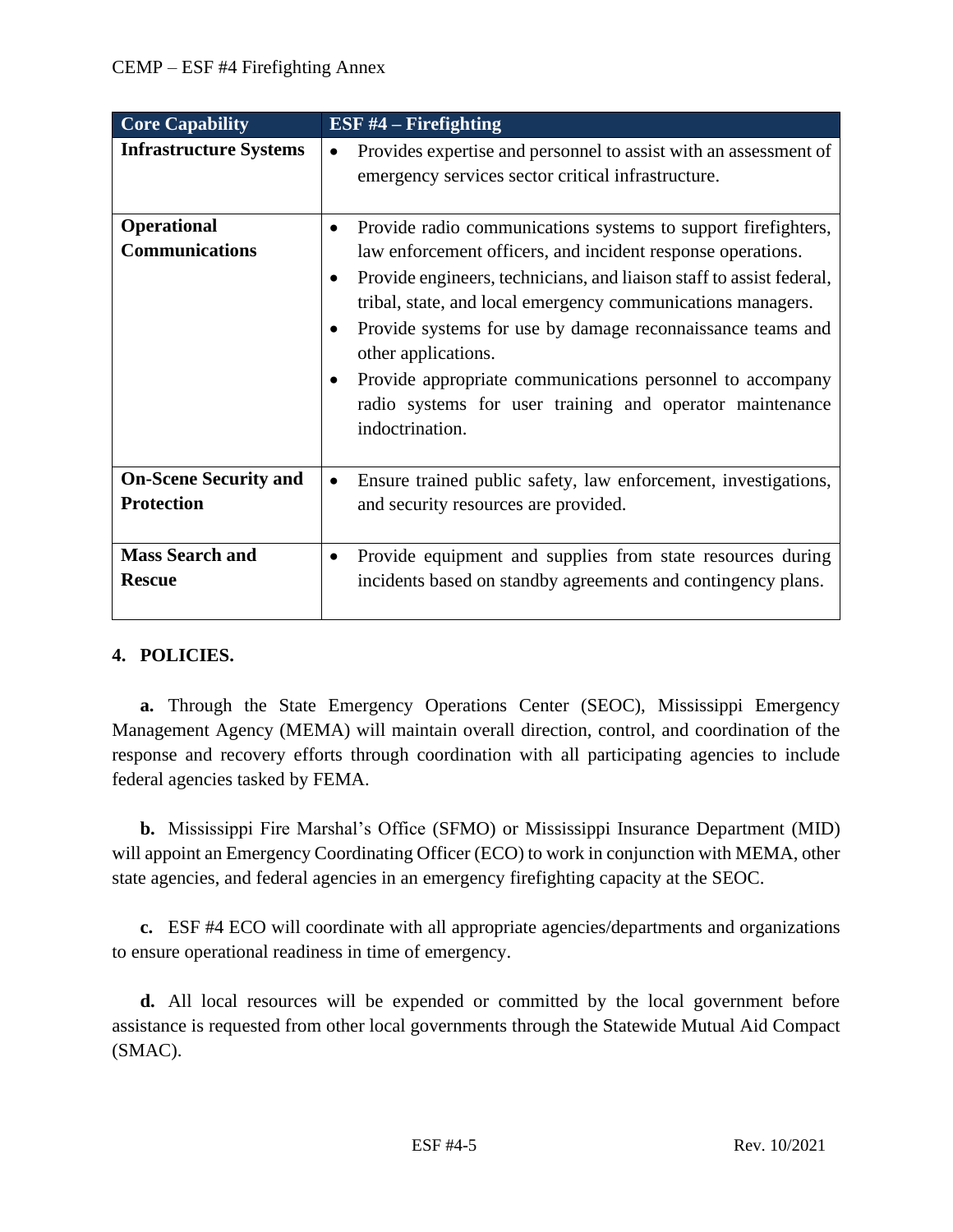#### CEMP – ESF #4 Firefighting Annex

**e.** If state emergency firefighting resources either have been exhausted or are expected to be exhausted before meeting the demand, the ECO for ESF #4 will recommend that assistance be requested from other states through the EMAC or from FEMA.

**f.** The ESF #4 ECO will coordinate from the SEOC or virtually, incident-dependent. However, a catastrophic event may require establishing an additional forward coordination element near the impacted area.

**g.** Priority is given to the protection of firefighters, the public, and property, in that order.

**h.** Acquisition of resources acquired by ESF #4 in support of county and municipal structural fire suppression organizations is accomplished through the state, county fire coordinators, and local fire chiefs. Support of wildland fires is coordinated by the State Forestry Emergency Coordinator and the State Fire Coordinator.

**i.** There shall be frequent consultation between state officials who have emergency management responsibilities, other appropriate representatives of party states, and the federal government, with the objective of a free exchange of information, plans, and resource records relating to emergency capabilities.

**j.** Each participating agency will coordinate its support with both ESF #4 and ESF #5.

**k.** The Incident Command System (ICS) will be used in managing the response effort.

# **5. CONCEPT OF OPERATIONS.**

## **a. Assumptions.**

**(1)** Existing state telecommunications infrastructure will provide the primary means for state government communications.

**(2)** Primary agencies (including MEMA) and support agencies will perform tasks under their authority, as applicable, in addition to missions received under the authority of MEMA.

**(3)** Most emergencies and disasters involve damage to property to some extent. Roads, bridges, public utility systems, public and private buildings, homes, and other facilities will have to be inspected, either cleared for use, reinforced, quarantined, or demolished to ensure safety.

**(4)** State or federal assistance may be required to identify and deploy resources from outside the affected area to ensure a timely, efficient, and effective response and recovery.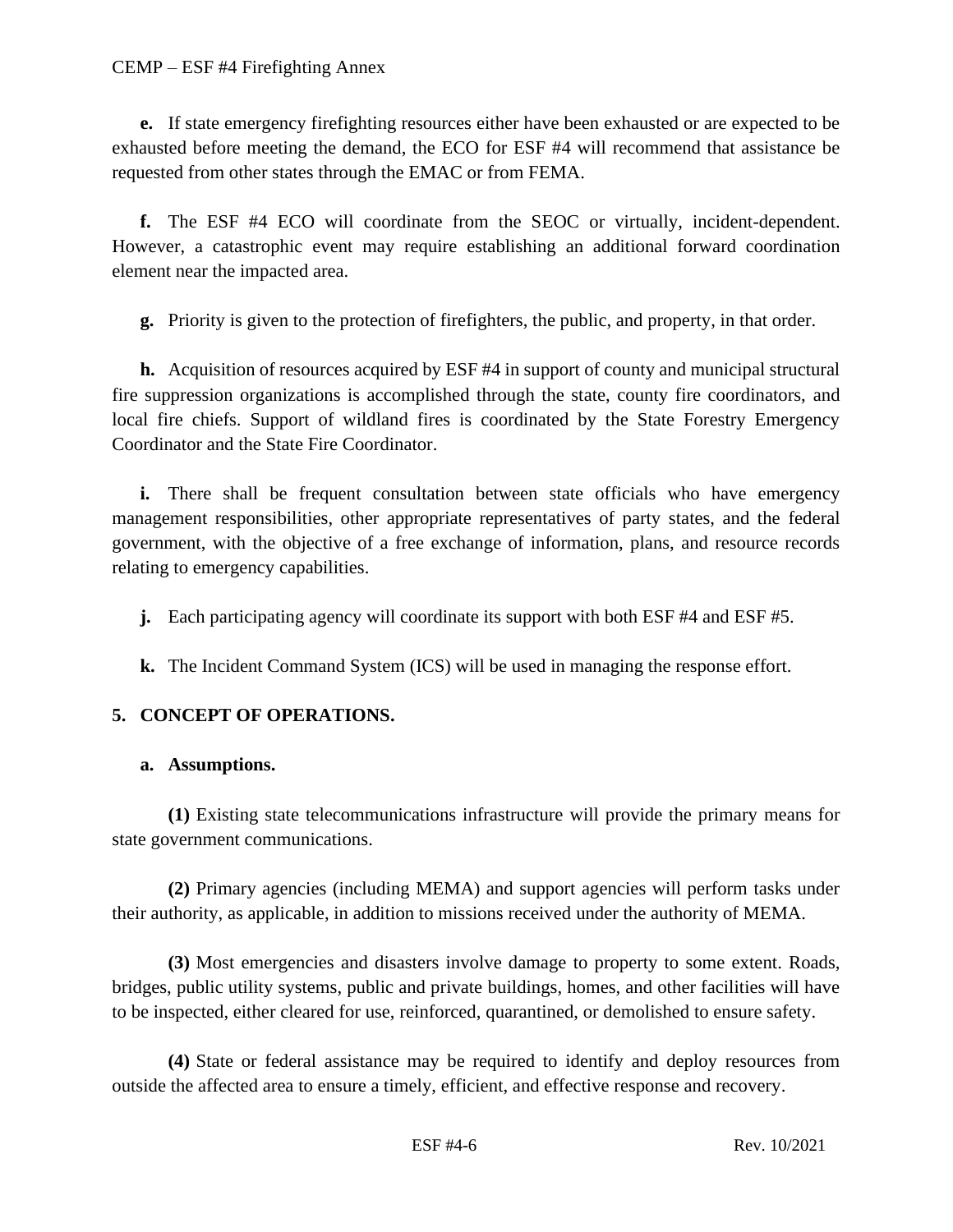#### CEMP – ESF #4 Firefighting Annex

**(5)** Numerous volunteering entities, both governmental and non-governmental, may mobilize personnel, supplies, and equipment to affected areas with neither coordination nor communication with the SEOC or deployed elements.

**(6)** Local fire services mutual aid agreements and other compacts will be activated as appropriate. Note that most fires are handled and suppressed by the local department of the affected area. However, this ESF would be activated when their resources and mutual aid agreements have been exhausted and state assistance is required.

**(7)** All available local, private, semi-private, and state resources will be deployed through SMAC to the maximum extent possible to contain and suppress both urban fires and wildland fires as needed.

**(8)** Should the above available resources become over-taxed for any reason, assistance from federal ESF #4 agencies will be requested.

#### **b. General.**

**(1)** MEMA will keep all responsible agencies informed of impending conditions (incident developments, weather, hazardous materials, or other events) that would cause them to assume a readiness posture for activating the SEOC for possible deployment to a forward area of operation or other activity.

**(2)** When ESF #4 is activated, ESF #5 and other appropriate support ESFs will be activated to support the event. ESF #4 will continually assess and develop action plans for ESF #5 to ensure all supporting agencies function appropriately and in a coordinated manner.

**(3)** Through their county EOCs, local officials should be encouraged to be self-sufficient during the first 2–3 days of a disaster.

**(4)** Local officials and managers should channel their requests for assistance where possible through county EOCs.

**(5)** Local officials must conduct an initial damage assessment to determine the severity and magnitude of property damage in quantity, community impact, and dollar amount. These results will be reported to the SEOC, where appropriate response actions will be initiated. Where possible, such communication should be routed through the jurisdiction's county EOC.

**(6)** When activated, ESF #4 will manage and coordinate the state firefighting activities through virtual means or from the SEOC. ESF #4 will operate under the Unified Command (UC)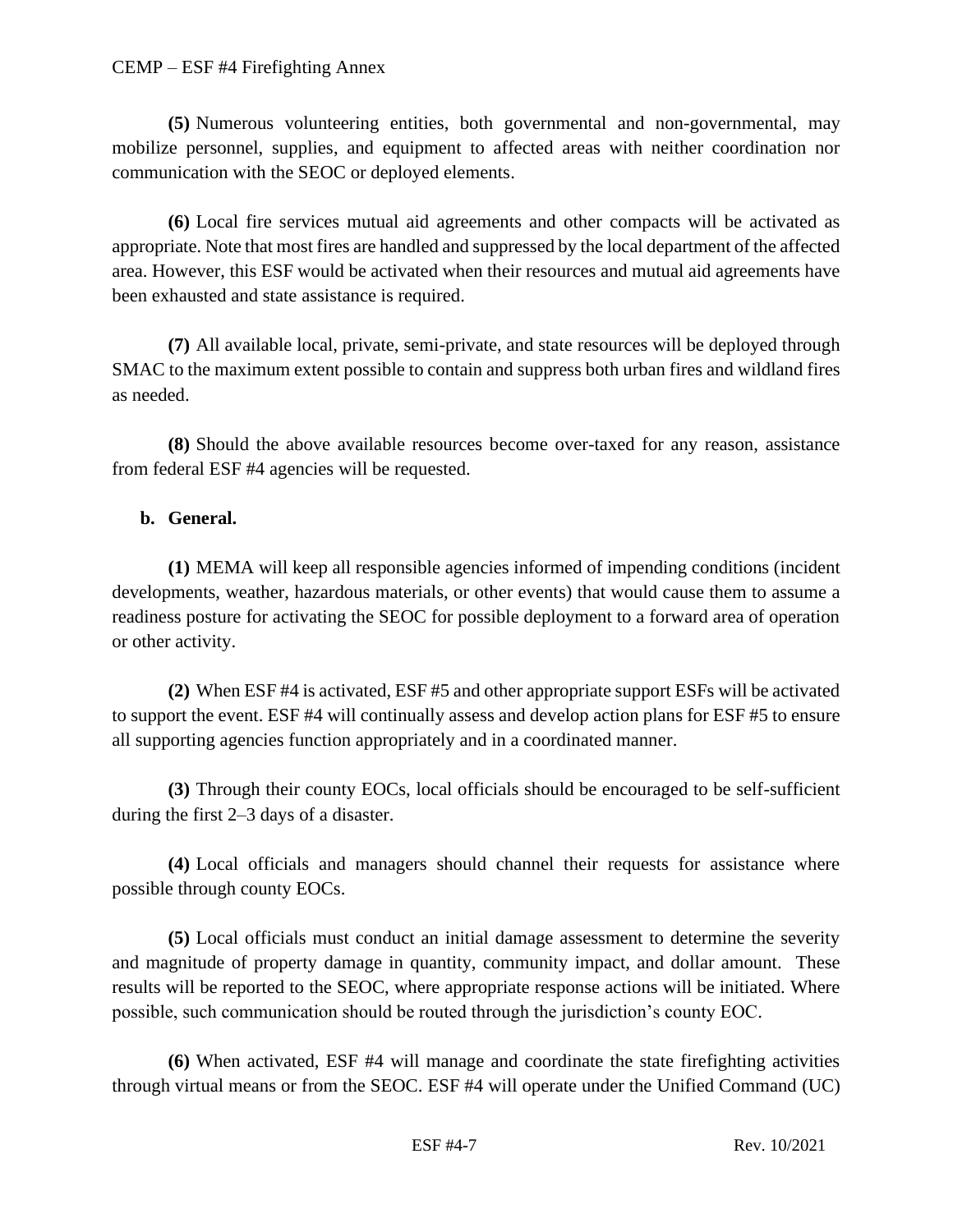concept. The nature of the fire dictates whether the State Fire Coordinator or the Chief Forestry Commission Fire Chief will lead the ESF #4 efforts.

**(7)** A catastrophic situation may require establishing an additional forward coordination element at one or more district offices or another facility near the affected fire impacted area.

**(8)** State fire suppression operations will be accomplished by mobilizing state firefighting resources in support of local fire departments and upon request by local government.

**(9)** The responsibility for a fire scene situation assessment lies primarily with local Incident Commanders (IC) and their firefighting personnel. If needed, a request is made to the local EOC for state resources, which will contact the SEOC for that assistance.

**(10)** County Fire Coordinators are divided into ten regions coordinated through the State Fire Coordinator's office.

**(11)** The State Forestry Commission office is in Jackson and has four regional offices, each headed by a Regional Forester, coordinated through the state office.

**(12)** All designated ECOs from primary and support agencies report to the SEOC, where direct coordination of firefighting resources and response activities will occur.

**(13)** Close coordination is maintained with the USDA/USFS to ensure awareness of potential mobilization.

**(14)** If state emergency fire resources have either been exhausted or are expected to be exhausted before meeting the demand, the State ECO for ESF #4 will recommend that assistance be requested from other states through the EMAC or FEMA. Such a request to FEMA for aid could prompt the implementation of the NRF.

**(15)** MEMA will provide public information to evacuees through the SEOC Joint Information Center (JIC), Mississippi Public Broadcasting (MPB), and commercial broadcast media.

**(16)** Working in coordination with the SEOC and SWP, the JIC will release special weather statements and warnings provided by the National Weather Service (NWS) to emergency workers and the general population. These releases will be made through the normal ESF #15 release networks, SWP AtHoc mass notifications, and additionally provided to emergency work sites, staging areas, and other incident support sites as needed.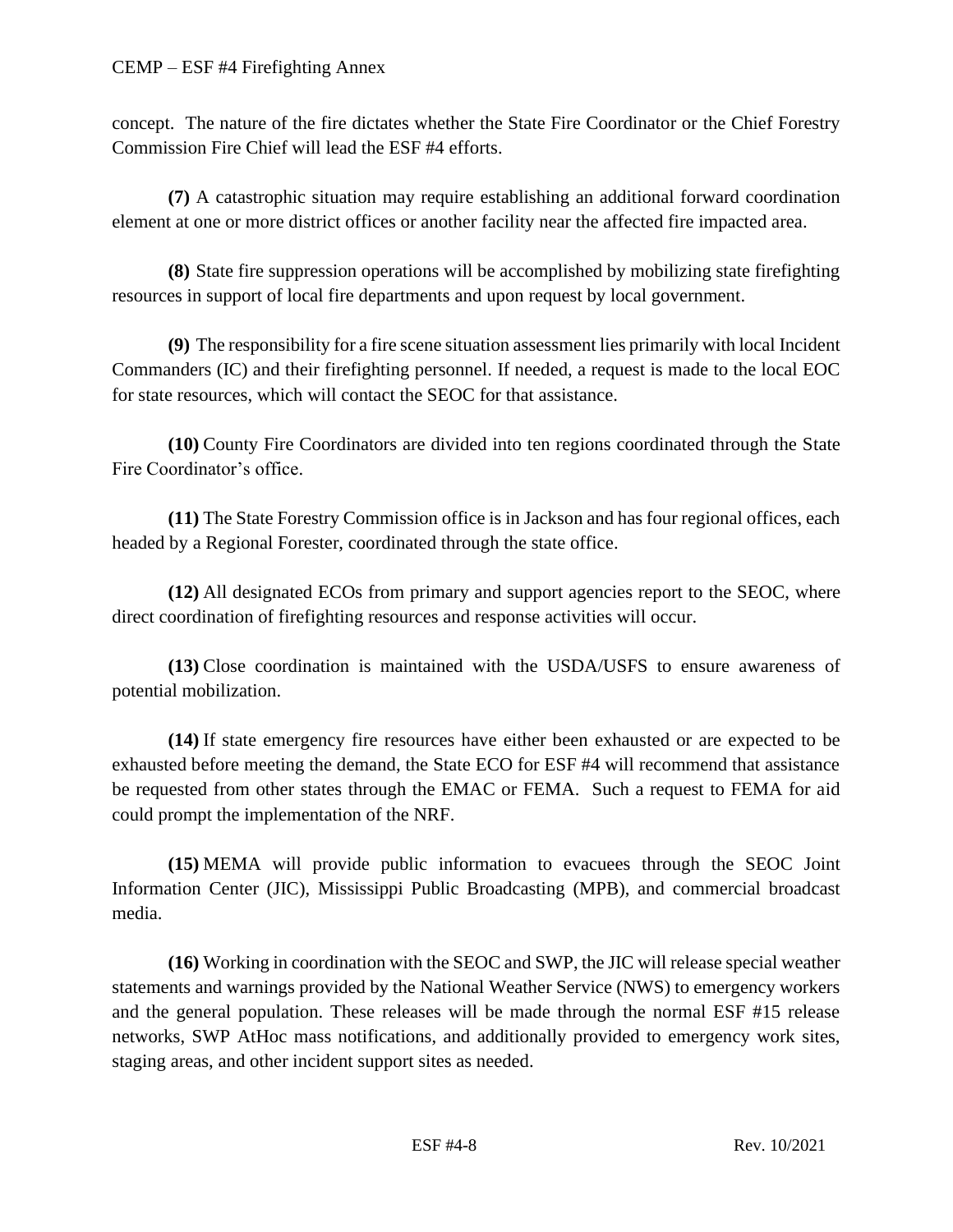# **6. ORGANIZATION.**

**a. State Emergency Operations Center.** In an incident or a major declared state emergency, the ESF #4 ECO or the ESF #4 emergency coordination staff will support the SEOC virtually or take up positions at the SEOC, situationally dependent. A current list of agency emergency notifications is maintained at this facility. ESF #4 is part of the SEOC Operations Section, Emergency Services Branch.

**b. SEOC Emergency Point of Contact.** The MEMA State Warning Point (SWP) within the SEOC operates 24/7/365. The SWP is manned by Emergency Telecommunicators and an Operations Section Watch Officer. Emergency contact info is as follows:

# **(1) SWP Emergency Telecommunicator(s):**

- **(a) Phone:** (601) 933-6876, 6877, 6878 or (800) 222-6362
- **(b) E-mail:** [commo1@mema.ms.gov,](mailto:commo1@mema.ms.gov) [commo2@mema.ms.gov,](mailto:commo2@mema.ms.gov) or [commo3@mema.ms.gov](mailto:commo3@mema.ms.gov)

# **(2) Operations Section Watch Officer:**

- **(a) Phone:** (601) 933-6671 or (800) 222-6362
- **(b) E-mail:** [watchdesk@mema.ms.gov](mailto:watchdesk@mema.ms.gov)
- **c. SEOC Sections.** The SEOC maintains the standard four ICS sections:

**(1) Operations Section.** The Operations Section establishes strategy (approach methodology, etc.) and specific tactics/actions to accomplish the goals and objectives set by Command. Operations coordinates and executes strategy and tactics to achieve response objectives.

**(2) Planning Section.** The Planning Section coordinates support activities for incident planning and contingency, long-range, and demobilization planning. Planning supports Command and Operations in processing incident information and coordinates information activities across the response system.

**(3) Logistics Section.** The Logistics Section **s**upports Command and Operations in their use of personnel, supplies, and equipment. Performs technical activities required to maintain the function of operational facilities and processes.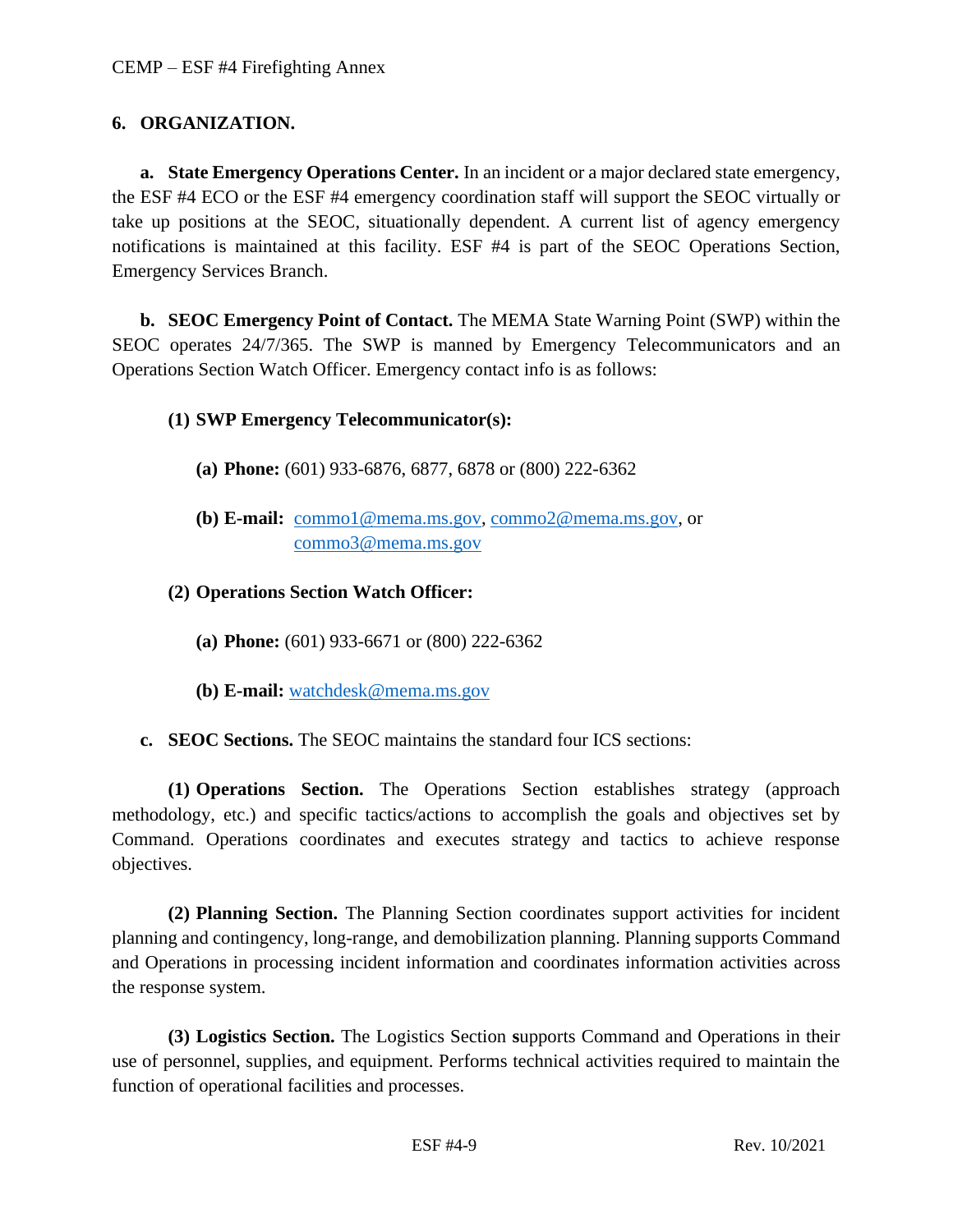**(4) Finance and Administration Section.** The Finance and Administration Section **s**upports Command and Operations with administrative issues and tracks and processes incident expenses. This includes such issues as licensure requirements, regulatory compliance, and financial accounting.

See the SEOC Operations Section Chief (OSC), Watch Officer, or a SEOC Branch Director for a roster of incident-assigned Section Chiefs.

**d. SEOC Emergency Services Branch.** The SEOC maintains three branches within the Operations Section, Infrastructure, Emergency Services, and Human Services, each led by a Branch Director. The Emergency Services Branch Director position is a full-time MEMA Emergency Management Specialist. The Branch Director coordinates the activities of ESF #4 (Firefighting), ESF #8 (Public Health and Medical), ESF #9 (Search and Rescue), ESF #10 (Oil and Hazardous Materials), ESF #13 (Public Safety), ESF #16 (Military Support to Civil Authorities) and is the first line of support for assigned ECOs. The Emergency Services Branch Director monitors and oversees branch administrative and incident activities, WebEOC actions, SITRoom updates, Crisis Track, branch adherence to timelines and requirements, supports ECOs with incident coordinations, and conducts SEOC staff briefings, as needed.

Emergency Services Branch Director desk contact information: Phone (601) 933-6754, e-mail: [emergencyservices@mema.ms.gov.](mailto:emergencyservices@mema.ms.gov)

**e. SEOC Situation Rooms.** MEMA developed the Homeland Security Information Network (HSIN) Situation Rooms (SITRooms) to provide stakeholders with a virtual EOC platform to utilize during normal operations or an incident. The SITRooms provide excellent situational awareness for both SEOC and non-SEOC participants. The SITRooms have individual pods with attendee lists, chat capability, current incident priorities and objectives, current operational schedule and meeting times (battle rhythm), downloadable documents and maps, useful links, and video capability.

The event SITRooms utilized by the SEOC for a given event will use one of the following URLs:

<https://share.dhs.gov/msema> (Daily SITRoom: Level IV Normal Operations)

<https://share.dhs.gov/mema-incident> (General Incident SITRoom)

<https://share.dhs.gov/mema-incident1> (Severe Weather/Flooding SITRoom)

<https://share.dhs.gov/mema-incident2> (Hurricane/Tropical Storm SITRoom)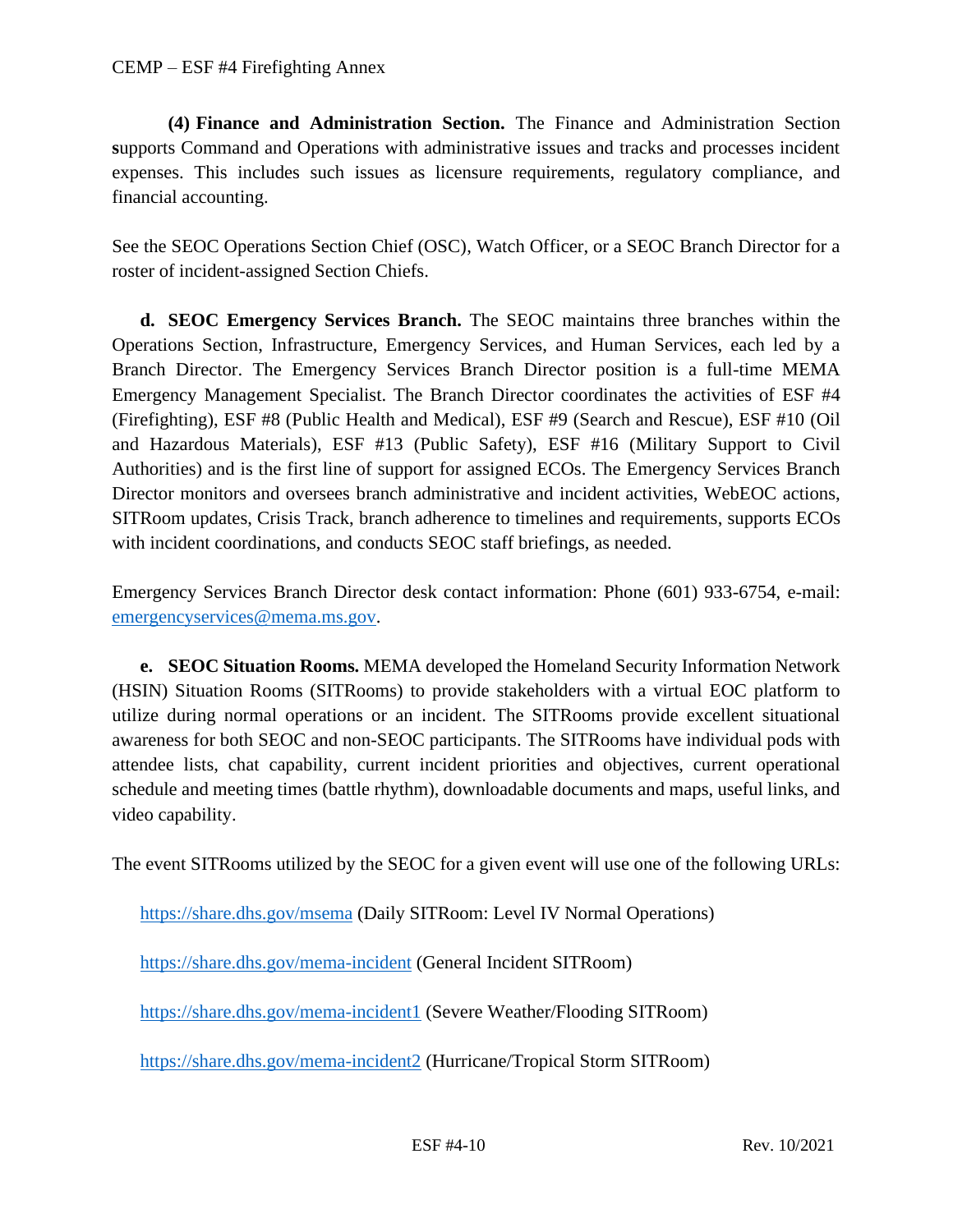<https://share.dhs.gov/mema-incident3> (Other Emergency/Earthquake SITRoom)

<https://share.dhs.gov/mema-uas> (Unmanned Aerial Systems [UAS] SITRoom)

<https://share.dhs.gov/mrp> (Radiological SITRoom)

<https://share.dhs.gov/jicroom> (JIC SITRoom)

<https://share.dhs.gov/ms-emac> (EMAC SITRoom)

<https://share.dhs.gov/msbeoc/> (MSBEOC SITRoom)

Many of the above-listed SITRoom may not be active during "blue-sky" or non-event periods. The active SITRooms will be published via mass notification before or during an event/incident.

**f. Administrative and Logistical Support.** All participating ESF #4 agencies are expected to:

**(1)** All agencies supporting ESF #4 will receive direct administrative support from their parent organization with additional support from MEMA as needed.

**(2)** Logistical support will be provided to participating agencies at the established Point(s) of Arrival (POA), Mobilization Centers (MC), and Staging Areas (SA).

**(3)** Coordinate their support with the ESF #4 coordinator.

**(4)** ESF #4 coordinator will coordinate efforts with the SEOC through the Emergency Services Branch Director.

**(5)** Locate, identify, and set up their operational work areas and maintain logistical support for them.

**(6)** Maintain active accounts and have a working knowledge of WebEOC, the SEOC HSIN SITRoom, and Crisis Track.

**(7)** Attend and support briefings and other coordination meetings, whether at the SEOC, via telecommunications (HSIN SIT Room, ZOOM, or Microsoft Teams), or elsewhere.

**(8)** Maintain operational logs, messages, requests, and other appropriate documentation for future reference.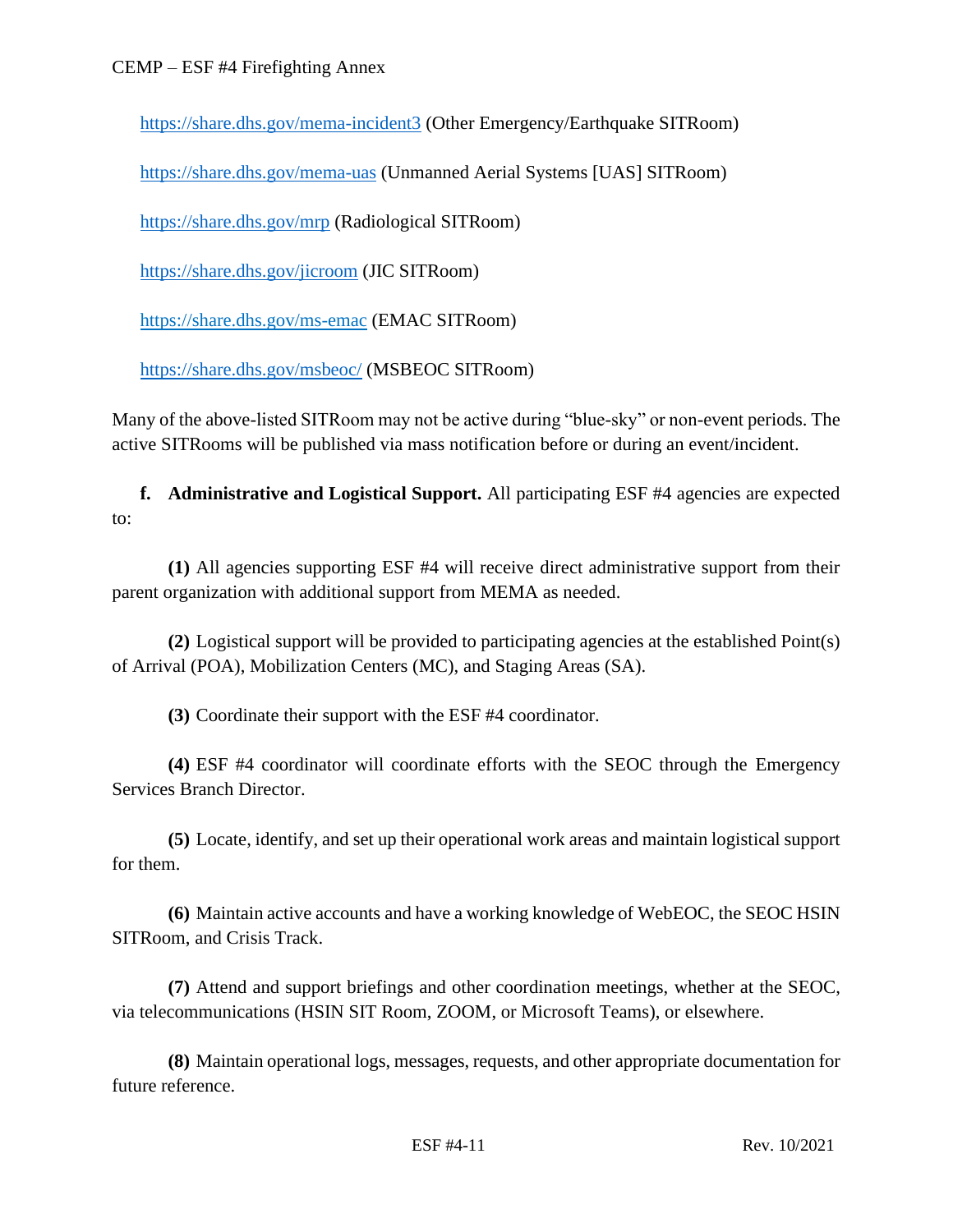**(9)** Maintain maps, displays, status reports, and other information not included in the ESF #5 operations.

**(10)** Update the SEOC Emergency Services Branch Director on changes to the ESF #4 ECO Roster.

# **7. RESPONSIBILITIES AND ACTIONS.**

**a. Coordinating Agency.** As the Coordinating Agency for ESF #4, MID/SFMO is responsible for but not limited to, the following:

## **(1) Preparedness.**

**(a)** Provide a list of ESF #4 Emergency Coordination staff that will carry out the CEMP virtually or at the SEOC.

**(b)** In conjunction with MEMA and other support agencies, develop and maintain a Standard Operating Procedure (SOP) for this ESF #4 Firefighting Annex.

**(c)** MEMA will assist in the development and maintenance of the ESF #4 SOP.

**(d)** Maintain access to all SEOC personnel, systems, and documentation, including but not limited to the Infrastructure Branch Director, WebEOC, HSIN SITRooms, Crisis Track, the CEMP, and associated Annexes and Appendices, the MEMA Response Framework, and all SEOC policies and procedures.

**(e)** Ensure all agencies with ESF #4 responsibility have SOPs in place to perform appropriate levels of mitigation, preparedness, response, and recovery related to the event. Agencies will have completed mitigation and preparedness activities before the initiating event.

**(f)** Ensure ESF #4 elements are familiar with and operate according to the National Incident Management System (NIMS) and ICS.

**(g)** Train and exercise ESF #4 personnel.

**(h)** Develop and maintain a database of fire departments, personnel, and equipment within Mississippi and determine the types and amounts of assistance available from the local departments in a catastrophic event.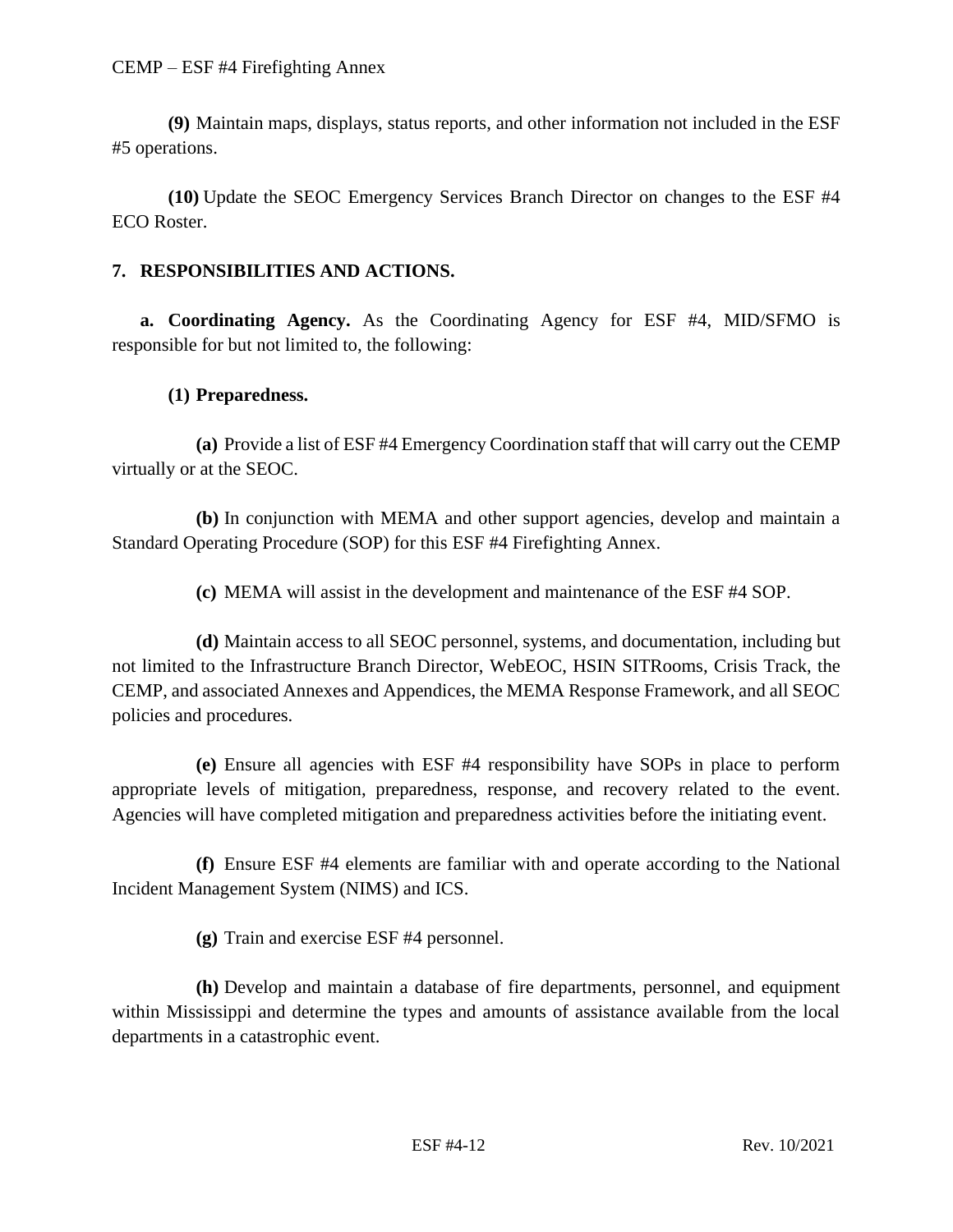#### CEMP – ESF #4 Firefighting Annex

**(i)** Designate an ECO, alternate ECO, Public Information Officer (PIO), and an ESF #4 liaison to report to the SEOC or support virtually.

# **(2) Pre-Incident.**

**(a)** ESF #4 will develop and maintain alert and notification procedures for key transportation officials supporting ESF #4. MEMA will assist ESF #4 in maintaining the alert and notification list for other agencies supporting ESF #4.

**(b)** Provide an ECO (and alternate if 24-hour coverage is necessary) and ESF #4 liaison to the SEOC.

**(c)** Notify support agency and partners on activation as needed and minimal staffing requirements.

**(d)** Conduct preliminary staff meeting with complete ESF #4 team assigned to establish strategies for approaching incident(s).

## **(3) Incident.**

**(a)** Upon activation of ESF #4, ECO will communicate pertinent information to all ESF #4 members. Such information will be a complete orientation of the ESF #4 mission, purpose, and scope of work.

**(b)** Establish communication links with the Regional/Area County Fire Coordinators, Local Fire Chiefs, and Forestry Commission Chief.

**(c)** Provide information to the SEOC for dissemination to the public and private agencies as needed.

**(d)** Ensure adequate communications are established and maintained.

**(e)** Obtain an initial fire situation and damage assessment through established intelligence procedures.

**(f)** Provide technical advice and assistance for the containment and extinction of the fire(s) if requested.

**(g)** Coordinate the distribution of assets as needed.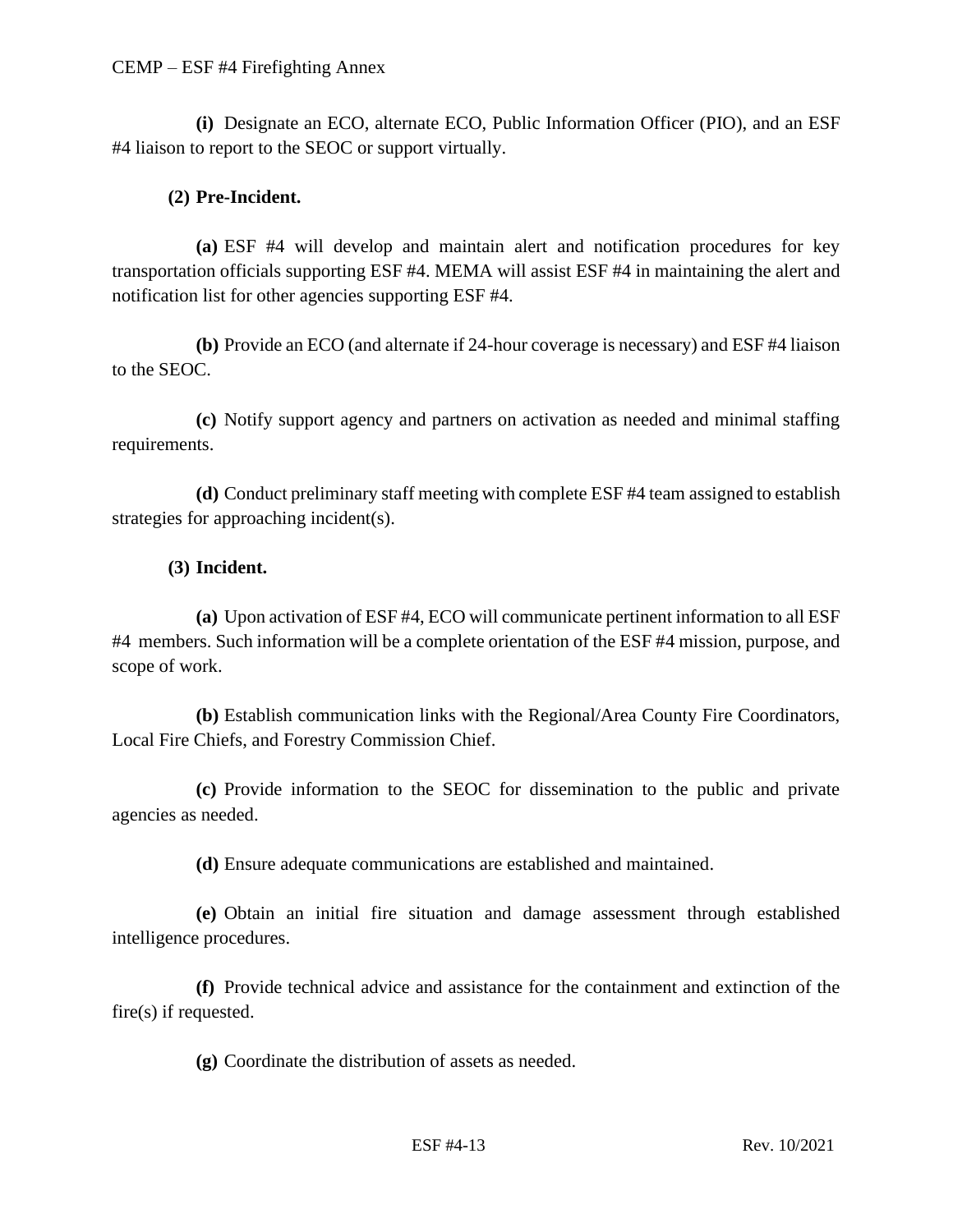**(h)** Maintain a complete log of actions taken, resource orders, records, and reports.

**(i)** Maintain close consultation with USDA/USFS to ensure awareness for potential federal ESF #4 mobilization, if required.

**(j)** Provide Situation Report (SITREP) and Incident Action Plan (IAP) input, via WebEOC and appropriate ICS Forms, according to the established operational timeline, eventspecific.

**(k)** Coordinate the efforts through a liaison to ESF #5.

**(l)** Assist in gathering and providing information to ESF #5 for establishing priorities;

**(m)** Assist in compiling and providing information to ESF #15/JIC for press releases.

**(n)** Participate in post-incident assessments of public works and infrastructure to help determine critical needs and potential workloads;

**(o)** ESF #4 may be asked by MEMA to provide personnel to the Joint Field Office (JFO) to work closely with their federal counterparts at the established JFO(s) and in the field.

#### **(4) Post-Incident.**

**(a)** Assist in the overall assessment and evaluation of the magnitude of the fire(s).

**(b)** Assist in the preparation and submission of damage assessment and other firerelated reports.

**(c)** For wildland fires, the Mississippi Forestry Commission (MFC) evaluates the burned areas. This evaluation will be conducted regarding the need for salvage and reforestation.

**(d)** For wildland fires, MFC requests responsible state agencies conduct evaluations on wildlife habitat and watershed damage, the Mississippi Department of Environmental Quality (MDEQ) and the Department of Wildlife, Fisheries, and Parks (MDWFP).

**(e)** If the burn site were in an urban area, primary clean-up would be the responsibility of each business entity or homeowner that was affected.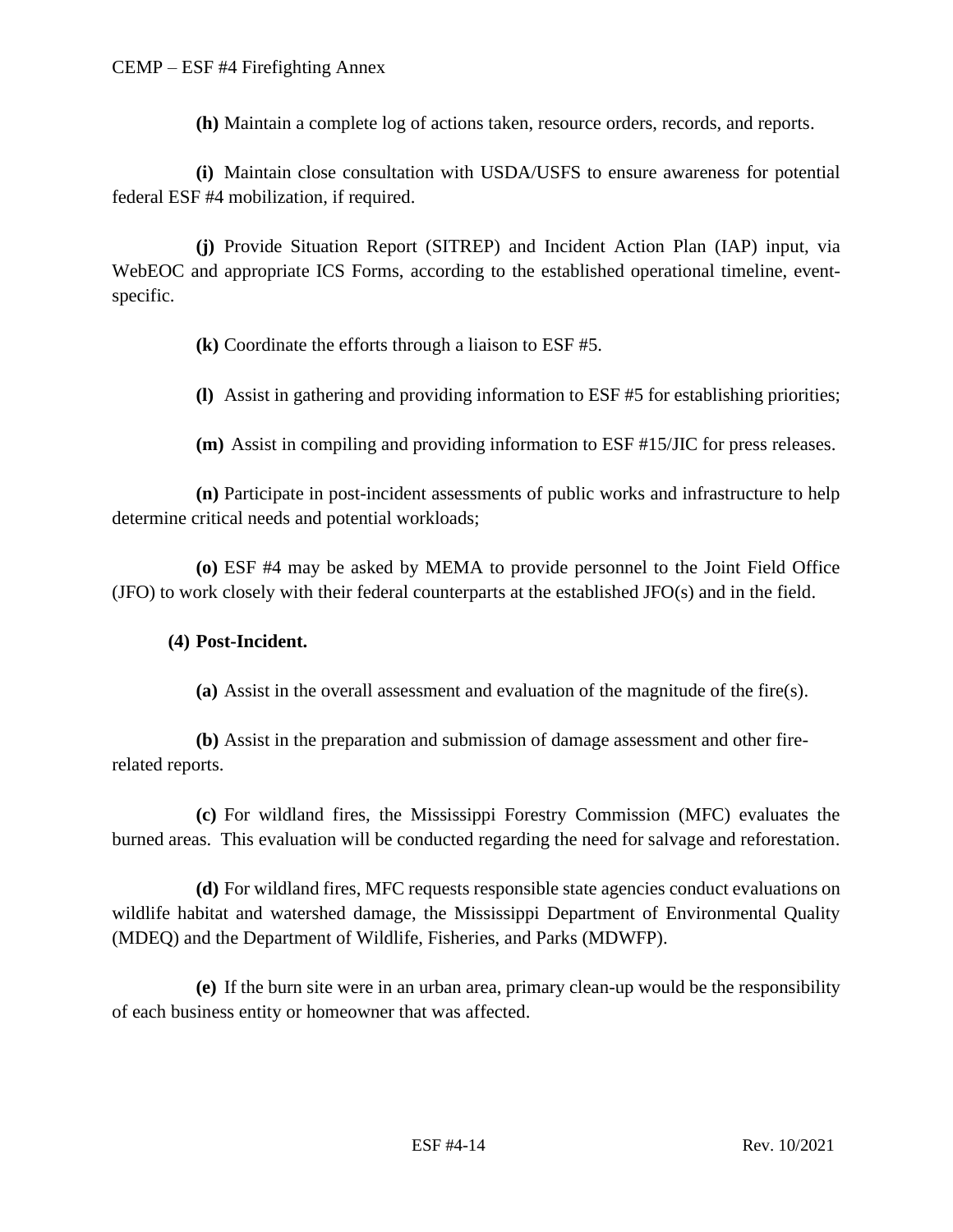**(f)** Prepare an After-Action Report/Improvement Plan (AAR/IP). The AAR/IP identifies key problems, indicates how they will be/were solved, and makes recommendations for improving ESF response operations.

**(g)** All ESF #4 organizations assist in the preparation of the after-action report.

**(h)** Submit AAR/IP comments and input to [emergencyservices@mema.ms.gov](mailto:emergencyservices@mema.ms.gov) and [planning@mema.ms.gov.](mailto:planning@mema.ms.gov)

**(i)** Review and recommend revision to plans and procedures as determined necessary.

**(j)** Copy, catalog, and properly file all records and documents on the incident.

**(k)** Compare ESF #4 staff records with MEMA network tasking and tracking system to assure accuracy.

**b. Supporting Agencies.** All ESF #4 Supporting agencies are expected to:

**(1)** Coordinate their support with ESF #4.

**(2)** Maintain access to all SEOC personnel, systems, and documentation, including but not limited to the Emergency Services Branch Director, WebEOC, HSIN SITRooms, Crisis Track, the CEMP, and associated Annexes and Appendices, the MEMA Response Framework, and all SEOC policies and procedures.

**(3)** Ensure agency administrative, supervisory, and technical personnel remain aware of the agency's role with MEMA and ESF #4.

**(4)** Locate, identify, and set up their operational work areas and maintain logistical support for them.

**(5)** Attend and support briefings and other coordination meetings, whether virtually, at the SEOC, or elsewhere.

**(6)** Participate in training and exercises when scheduled.

**(7)** Support development and maintenance of SOPs to enable them to perform appropriate levels of mitigation, preparedness, response, and recovery related to public works and engineering.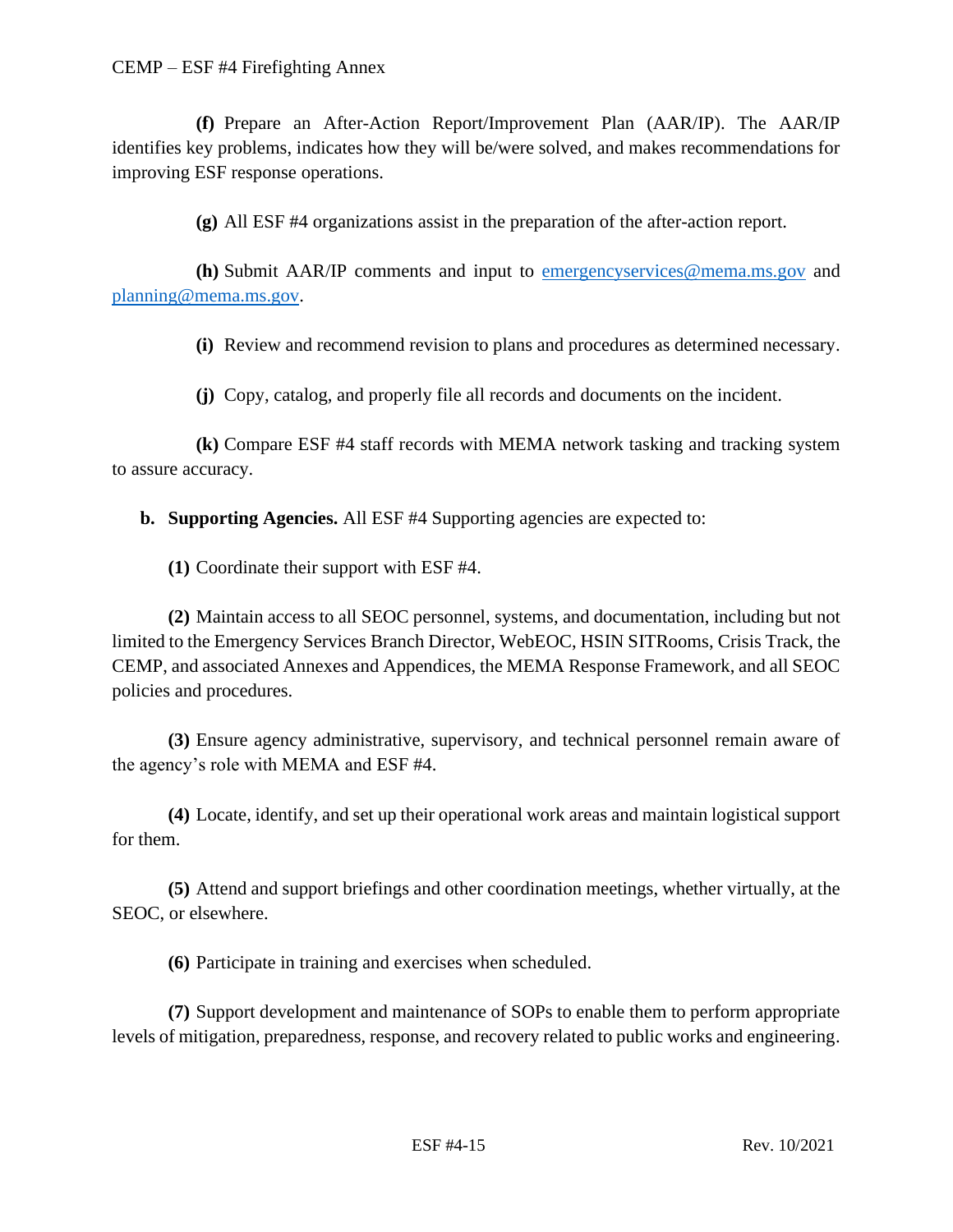**(8)** Maintain operational logs, messages, requests, and other appropriate documentation for future reference.

**(9)** Maintain their maps, displays, status reports, and other information not included in the ESF #5 operations.

**(10)** Provide SITREP and IAP input, via WebEOC and appropriate ICS Forms, according to the established operational timeline, event-specific.

**(11)** All ESF #4 organizations assist in the preparation of the after-action report.

**(12)** Submit AAR/IP comments and input to [emergencyservices@mema.ms.gov](mailto:emergencyservices@mema.ms.gov) and [planning@mema.ms.gov.](mailto:planning@mema.ms.gov)

**(13)** Review and recommend revision to plans and procedures as determined necessary.

**(14)** Copy, catalog, and properly file all records and documents on the incident.

**(15)** Compare ESF #4 staff records with MEMA network tasking and tracking system to assure accuracy.

The chart on the following pages shows the responsibilities of the individual ESF #4 support agencies. The list contains, but is not limited to, the core functions required:

| <b>Agency</b>                               | <b>Functions</b>                                                                                                                                                                                                                                                                                                                                                       |
|---------------------------------------------|------------------------------------------------------------------------------------------------------------------------------------------------------------------------------------------------------------------------------------------------------------------------------------------------------------------------------------------------------------------------|
| Mississippi<br>Forestry<br>Commission (MFC) | Assist ESF #4 in staffing.<br>$\bullet$<br>Administer and manage the Commission's current fire suppression<br>capabilities.<br>Submit through the Governor/MEMA a request for federal assistance,<br>$\bullet$<br>as needed.                                                                                                                                           |
| Mississippi State<br>Fire Academy<br>(MSFA) | Assist ESF #4 in staffing.<br>$\bullet$<br>Provide technical assistance to local fire departments in the<br>$\bullet$<br>suppression of urban fires.<br>Provide procedures and resources for controlling and suppressing all<br>$\bullet$<br>fires created from a catastrophic disaster.<br>Assist MEMA in designing and delivering training and exercise<br>programs. |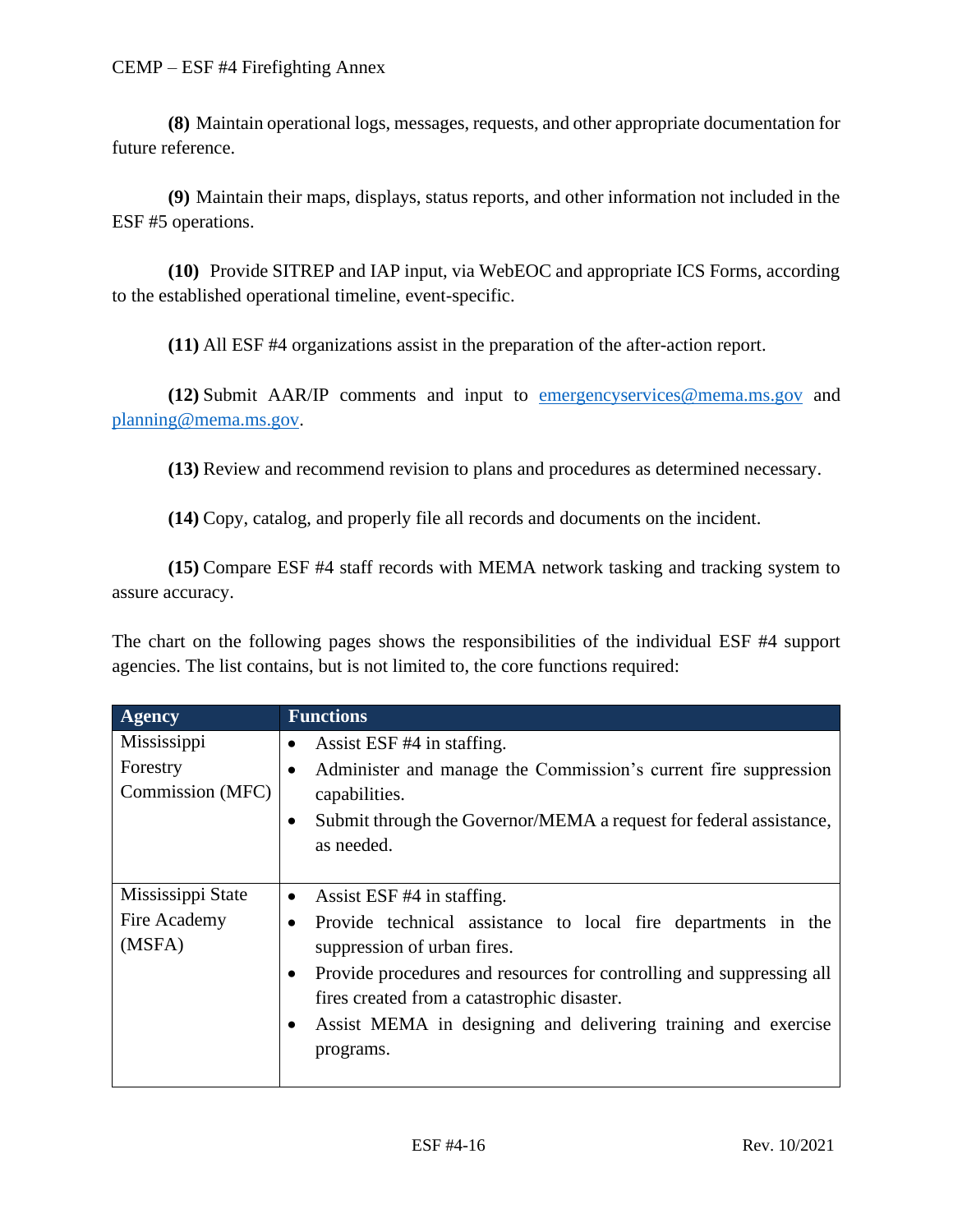| <b>Agency</b>                                           | <b>Functions</b>                                                                                                                                                                                                                                                                                                                                                                                                                                                                                                                                                                |
|---------------------------------------------------------|---------------------------------------------------------------------------------------------------------------------------------------------------------------------------------------------------------------------------------------------------------------------------------------------------------------------------------------------------------------------------------------------------------------------------------------------------------------------------------------------------------------------------------------------------------------------------------|
| Mississippi<br>Emergency<br>Management<br>Agency (MEMA) | Develop and deliver training to fire services organizations in Incident<br>Command System (ICS), Hazardous Materials Incidents, Emergency<br>Planning, etc.<br>Assist with hazard analysis to determine the potential impact of<br>$\bullet$<br>specific hazards on state and local fire suppression capabilities.<br>Coordinate exercises at the state and local level involving fire<br>service/emergency management organizations.<br>Provide training materials, public education materials, and other items<br>available through FEMA to local fire service organizations. |
|                                                         |                                                                                                                                                                                                                                                                                                                                                                                                                                                                                                                                                                                 |

**8. AUTHORITIES and REFERENCES.** The procedures in this annex are built on the core coordinating structures of the CEMP and references listed below. The specific responsibilities of each department and agency are described in the respective ESF, Recovery Support Function (RSF), Support, and Incident Annexes, internal agency plans, policies, and procedures. See the CEMP Base Plan, SEOC Emergency Service Branch, or ESF #4 for a comprehensive list of Authorities and References.

- **a.** Mississippi Code of 1972, Title 33, Chapter 15, Emergency Management and Civil Defense [Mississippi Code of 1972, Title 33, Chapter 15](https://law.justia.com/codes/mississippi/2010/title-33/15/)
- **b.** Mississippi Code of 2018, Title 45, Chapter 18 Emergency Management Assistance Compact (EMAC) [Mississippi Code of 2018, Title 45, Chapter 18](https://law.justia.com/codes/mississippi/2018/title-45/chapter-18/)
- **c.** National Incident Management System, Third Edition, October 2017 <https://www.fema.gov/media-library/assets/documents/148019>
- **d.** National Preparedness Goal, Second Edition, September 2015 <https://www.fema.gov/media-library/assets/documents/25959>
- **e.** National Response Framework, Fourth Edition, October 2019 [https://www.fema.gov/sites/default/files/2020-04/NRF\\_FINALApproved\\_2011028.pdf](https://www.fema.gov/sites/default/files/2020-04/NRF_FINALApproved_2011028.pdf)
- **f.** FEMA Developing and Maintaining Emergency Operations Plan, Comprehensive Preparedness Guide (CPG) 101, Version 3.0, September 2021 [https://www.fema.gov/sites/default/files/documents/fema\\_cpg-101-v3-developing](https://www.fema.gov/sites/default/files/documents/fema_cpg-101-v3-developing-maintaining-eops.pdf)[maintaining-eops.pdf](https://www.fema.gov/sites/default/files/documents/fema_cpg-101-v3-developing-maintaining-eops.pdf)